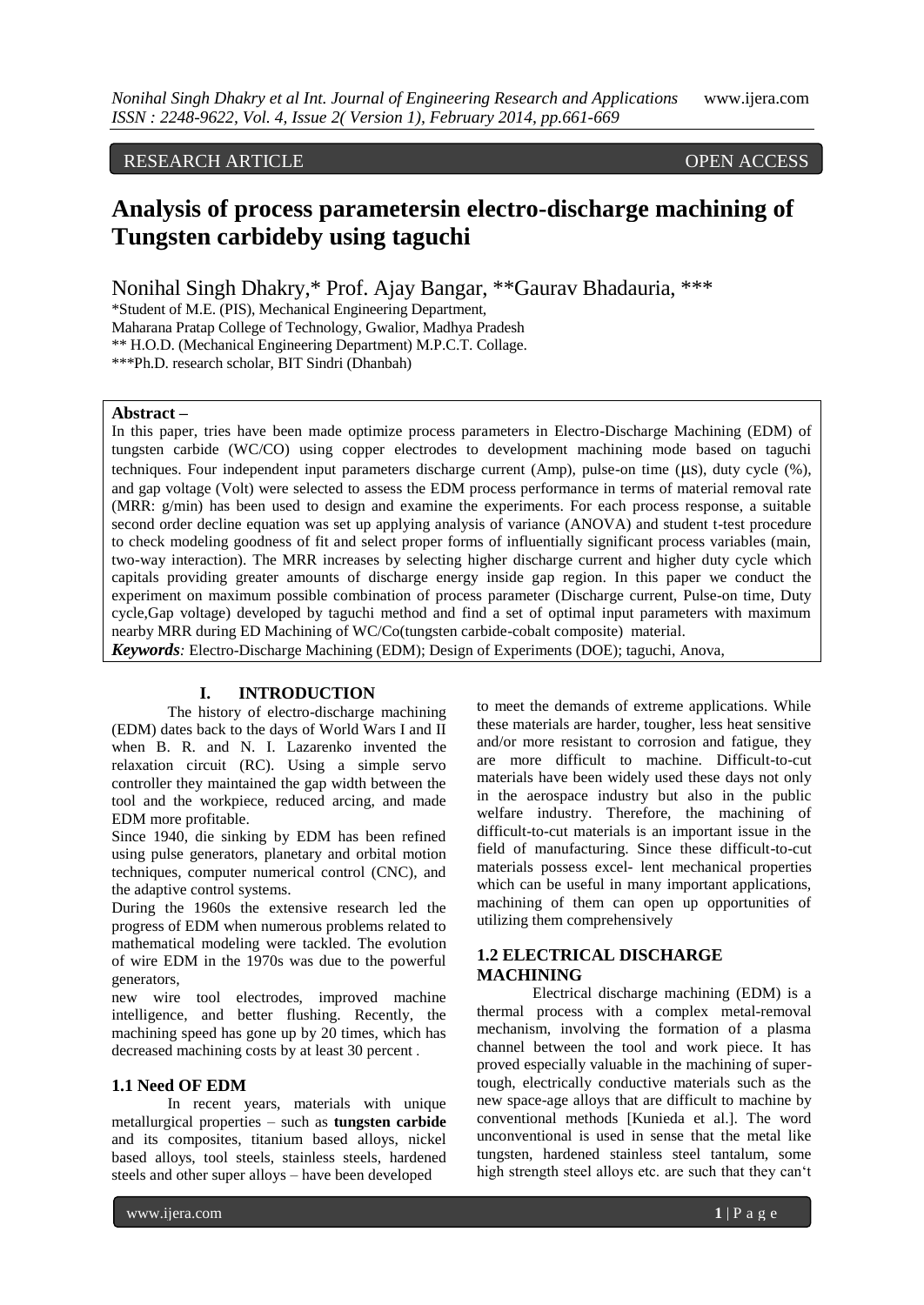be machined by conventional method but require some special technique . The conventional methods in spite of recent advancements are inadequate to machine such materials from stand point of economic production. This technique has been developed in the late 1940s where the process is based on removing material from a part by means of a series of repeated electrical discharges between tool called the electrode and the work piece in the presence of a dielectric fluid. [Abbas et al.2007].



Figure – 1.1Line Diggram of Basic EDM System

#### **1.3 Principle of EDM**

Figure 1.1 shows the concept of EDM. Pulsed arc discharges occur in the  $-\text{gap}$  filled with an insulating medium, preferably a dielectric liquid like hydrocarbon oil or de-ionized (de-mineralized) water between tool electrode and work piece[Kunieda et al.]. The dielectric medium is used in avoiding electrolysis effects on the electrodes during an EDM process. An offset equal to the gapsize is given to electrode,the liquid should be selected to minimize the gap  $(10-100\mu m)$  to obtain precise machining. On the other hand a certain gap width is needed to avoid short circuiting, especially when electrodes that arisensitive to vibration. The ignition of the discharge is initiated by a high voltage, overcoming the dielectric breakdown strength of the small gap. A channel of plasma is formed between the electrodes and develops further with discharge duration. As the metal removal per discharge is very small, discharges should occur at high frequencies (103 -106 Hz). For every pulse, discharge occurs at a single location where the electrode materials are evaporated and/or ejected in the molten phase. As a result, a small crater is generated both on the tool electrode and work piece surfaces. Removed materials are cooled and re-solidified in the dielectric liquid forming several hundreds of spherical debris particles, which are then flushed away from the gap by the dielectric flow.



Figure –1.2 Working principal of EDM .

After the end of the discharge duration, the temperature of the plasma and the electrode surfacescontacting the plasma rapidly drops, resulting in a recombination of ions and electrons and a recoveryof the dielectric breakdown strength. The next pulse discharge occurs at a spot distanced sufficiently far from the previous discharge location where the gap is small or contaminated with debris particleswhich may weaken the dielectric breakdown strength of the liquid. The interval time between pulse discharges must be sufficiently long so that the plasma generated by the previous discharge can bedeionized and the dielectric breakdown strength around the previous discharge location can berecovered by the time the next pulse voltage is applied. Otherwise discharges occur at the samelocation for every pulse, resulting in thermal overheating and a non uniform erosion of the work piece

The popularity of EDM process is due to the following advantages:

1. The process can be readily applied to electrically conductive materials. Physical and metallurgical properties of the work material, such as strength, toughness, microstructure, etc., are no barrier to its application.

2. During machining, the workpiece is not subjected to mechanical deformation as there is no physical contact between the tool and work. This makes the process more versatile. As a result, slender and fragile jobs can be machined conveniently.

3. Although the metal removal in this case is due to thermal effects, yet there is no heating in the bulk of the material.

4. Complicated die contours in hard materials can be produced to a high degree of accuracy and surface finish.

5. The overall production rate compares well with the conventional processes because it can dispense with operations like grinding, etc.

6. The process can be automated easily thereby requiring very little attention from the machine operator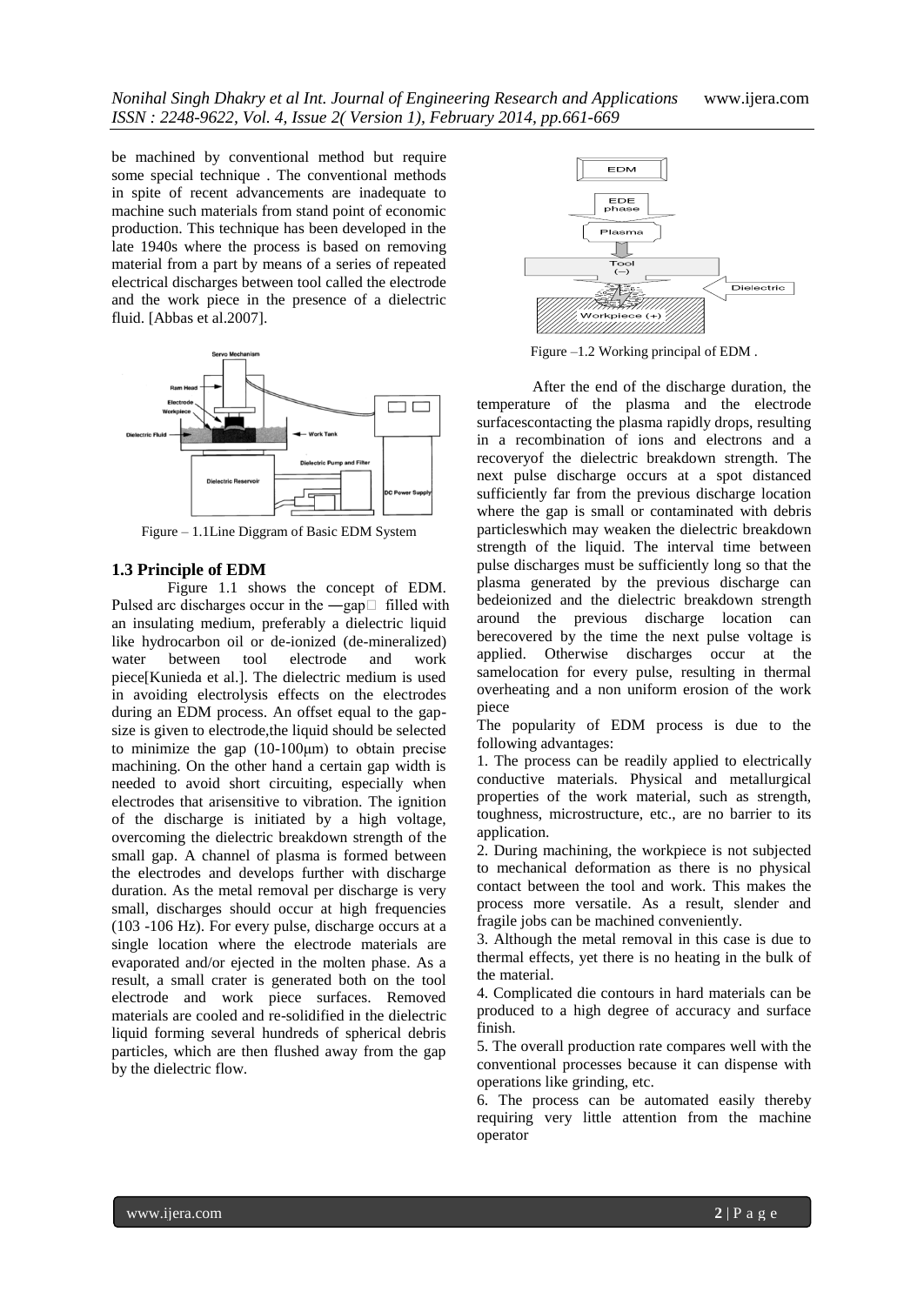### **1.4 Process Parameters**

- 1. Discharge Voltage
- 2. Peak Current
- 3. Pulse On-time & Off-time
- 4. Electrode Gap (Arc Gap)
- 5. Polarity
- 6. Frequency

## **Objective of the paper**

- 1. To conduct experiments in Electro-discharge machining process using Taguchi method.
- 2. To perform statistical analysis using S/N and ANOVA technique.
- 3. To determine the optimum machining parameters using evolutionary algorithms.
- 4. To identify the best optimization method in finding the optimum machining parameters
- 5. Based on the maximum MRR.
- 6. Make use of other published work in the literature in order to prove the effectiveness of The proposed algorithms.

## **RESEARCH METHODOLOGY Taguchi Technique**

**3.1 Introduction** - This chapter introduces Taguchi"s Method in which multiple variables can be changed simultaneously without losing control of the experiment. The complete methodology, design and analysis procedure is discussed.

#### **3.2. Signal to Noise Ratios (S/N Ratios)**

- Taguchi recommends the use of the criterion he calls, "**Signal to noise ratio**" as performance statistic. The change in quality characteristic of a product under investigations in response to factor induced in the experimental design is the signal of the desired effect. The effect of external affairs (Uncontrollable factors) on the outcome of the quality characteristic under test is termed the noise. there are three possible categories of quality characteristic. They are:
	- 1. Smaller the better.
	- 2. Nominal is the best.
	- 3. Larger is better.

The S/N ratio is computed from the mean square deviation (MSD) by the equations:

$$
S/N = -10 log_{10}(MSD) \qquad \qquad ......(i)
$$

For the S/N ratio to be large, MSC must have a value that is small.

#### **If smaller is the best quality characteristic;**

$$
MSD = [(Y_1^2 + Y_2^2 + \dots + \dots + Y_n^2)] / N
$$

Where,  $Y_1$ ,  $Y_2$  ---------  $Y_n$  are the quality characteristic.

#### **If nominal is the best quality characteristic;**

**MSD** =  $[(Y_1 - Y_0)^2 + (Y_2 - Y_0)^2 + \cdots + (Y_n - Y_n)^2]$  $\mathbf{Y_0})^2$ 

Where,  $Y_0$  = target or nominal value

**If larger is the best quality characteristic;** 

$$
MSD = [(1/Y_1^2 + 1/Y_2^2 + \dots + \dots + 1/Y_n^2)]/N
$$

The S/N ratio analysis is designed to measure quality characteristic. This is Taguchi"s solution to Robust Product or Process Design.

## **3.2 Procedure and Steps of Taguchi parameterdesign**

Step-1: Selection of the quality characteristic

Step-2: Selection of noise factors and control factors

Step-3: Selection of Orthogonal Array

Step-4: Conducting the experiments

Step-5: Analyzing the results and determining the optimum cutting conditions

Step-6: Predicting Optimum Performance

Step-7: Establishing the design by using a

confirmation experiment

Step-8: Perform the Verification Experiment and Plan the Future Action

| S.No. | Discharge<br>current $(A)$ | Pulse-on<br>time(B) | Duty<br>cycle<br>(C) | Gap<br>voltage<br>(D) |
|-------|----------------------------|---------------------|----------------------|-----------------------|
|       | L                          | L                   | L                    | L                     |
|       |                            |                     |                      |                       |
| 2     | L                          | L                   | Н                    | Н                     |
| 3     | L                          | Н                   | L                    | Н                     |
| 4     | L                          | Н                   | Н                    | L                     |
| 5     | Н                          |                     |                      | Н                     |

www.ijera.com **3** | P a g e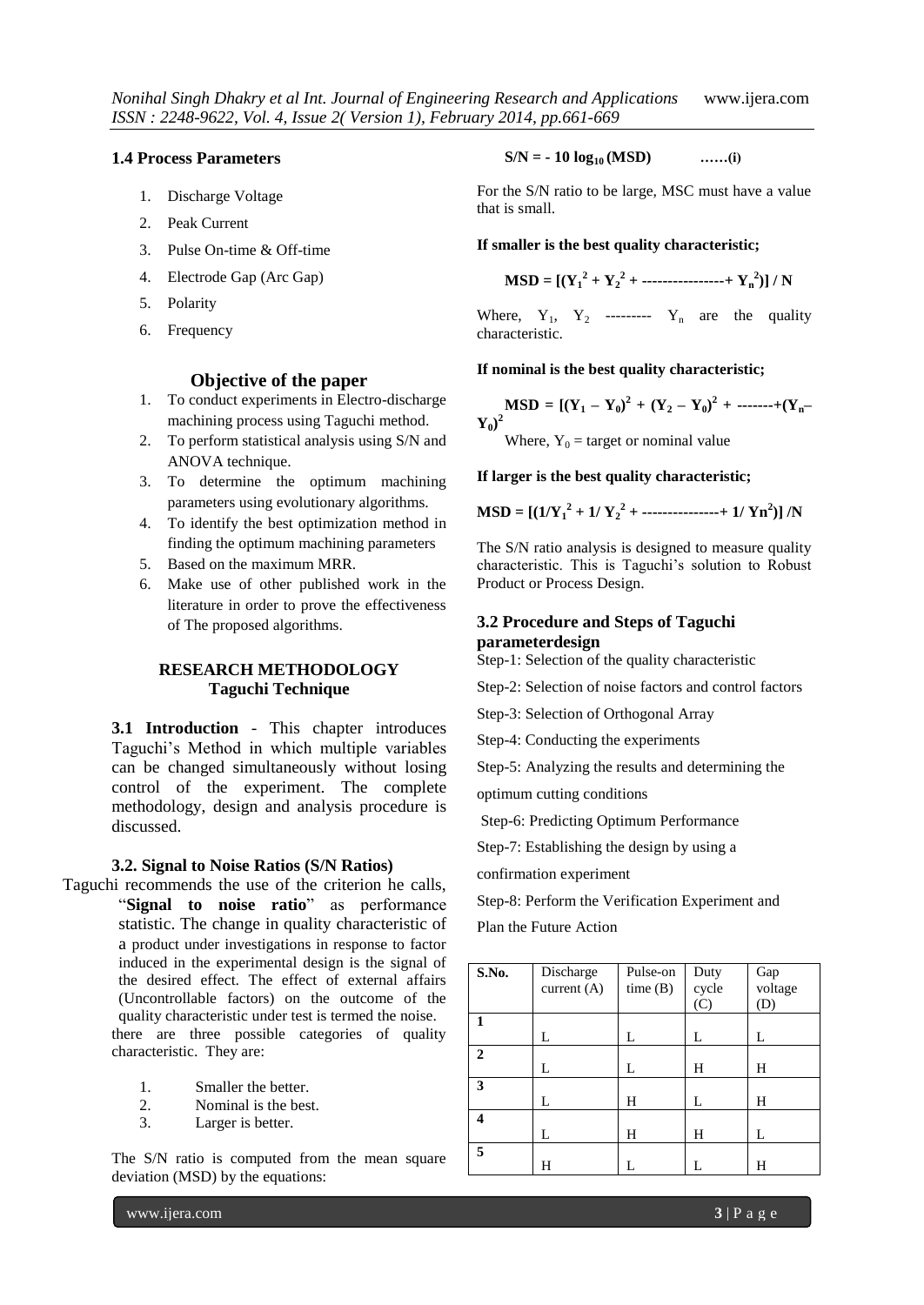|   | Н |   | Н |   |
|---|---|---|---|---|
|   |   |   |   |   |
|   | H | Н |   |   |
| 8 |   |   |   |   |
|   | н | Н | Η | Н |

**Table 3.1- The Basic Taguchi L<sup>8</sup> Orthogonal Array \*\***

## **EXPERIMENTAL SET UP**

## **4.1 Components of Electric Discharge**

## **Machine**

Its main components (Figure 1.5) are given as under:

- 1. Control Unit
- 2. Electrode holder



- 4. Tank
- 5. Fixture



Photo -4.1EDM Machining **(Model No. T – 3822M)**

## **EDM Control**

The control of EDM (Model T- 3822M) are listedbelow:

- 1. Rotary Switch (Mains)
- 2. IndicatorLamps(Three Phase)
- 3. Rotary Switch (Finish)
- 4. Rotary Switch (Pump)
- 5. Rotary Switch (Current Range)
- 6. Rotary Knob (CurrentAdjust)
- 7. Ammeter (Gap Current)
- 8. Rotary Switch (Base)



- 9. Rotary Switch (Duration)
- 10. Indicator (Gap)
- 11. Rotary Potentiometer (Gap Control)
- 12. Toggle Switch (Soft Pulse)
- 13. IndicatorLamp (Spark)
- 14. Push Button (Spark)
- 15. Toggle Switch (Auto-flushing)
- 16. Rotary Potentiometer (Sparking Time)
- 17. Rotary Potentiometer (Lifting Time)

www.ijera.com **4** | P a g e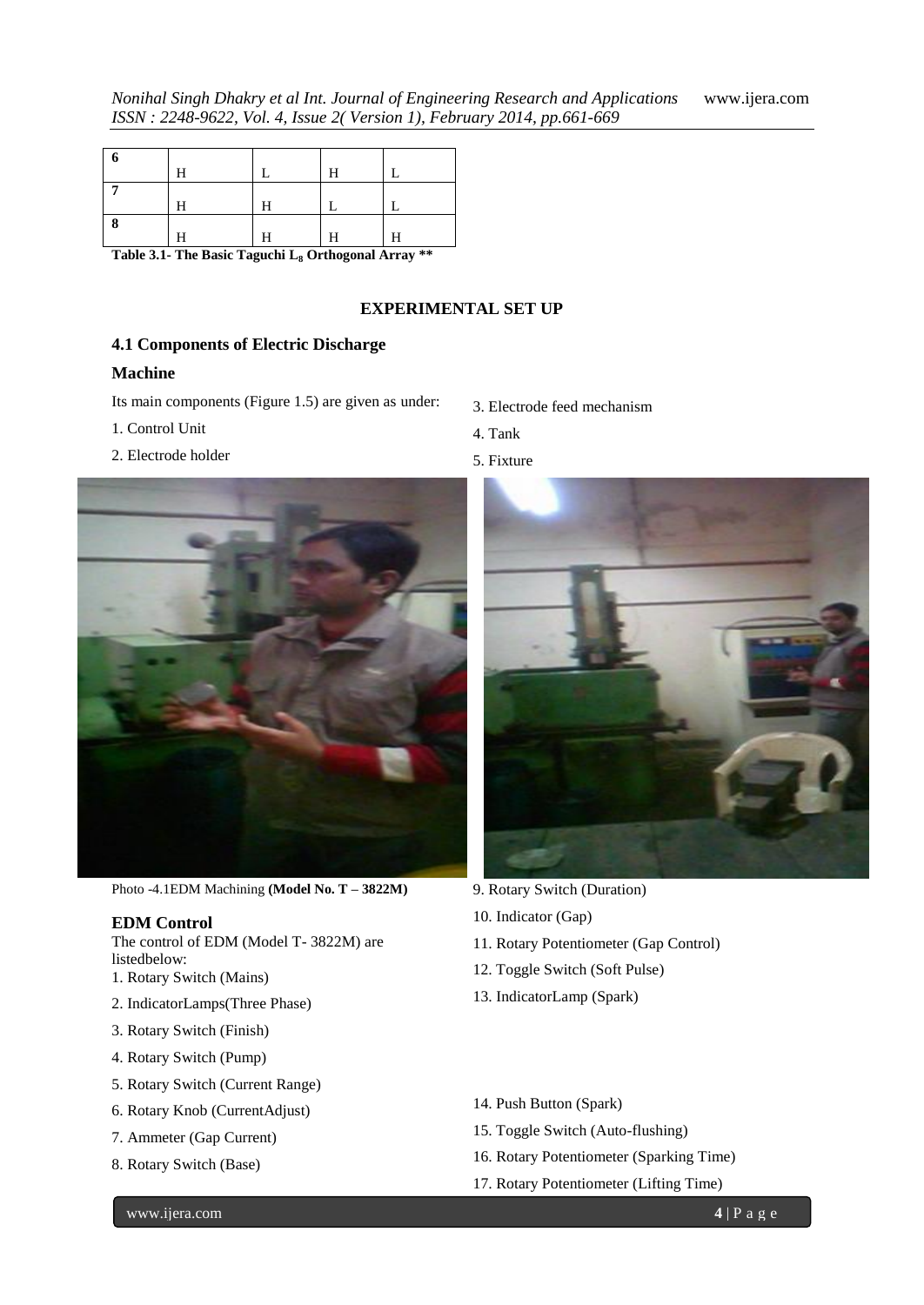18. IndicatorLamp (OV/SP)

- 19. Push ButtonRed (OFF)
- 20. Rotary Switch (AUT/MAN)
- 21. Push Button (UP/DN)
- 22. IndicatorLamp (Interlock)
- 23. Rotary Switch (Ignition)
- 24. IndicatorLamp (Pump ON)
- 25. Push Button (AUTOPOS)
- 26. IndicatorLamp (AUTOPOS)\

# **EXPERIMENTATION DATA ANALYSIS**

# **5.1- EDM Process Parameter and Their Level Used In Experiment**

**Experiment process parameter for EDM**

| <b>EDM</b> process         | <b>Parameter</b>   | Level          |                |  |
|----------------------------|--------------------|----------------|----------------|--|
| parameter                  | <b>Designation</b> | <b>Level 1</b> | Level 2        |  |
| Discharge<br>current $(A)$ | Amp                |                | $\mathfrak{D}$ |  |
| Pulse-on time<br>(B)       | $(\square$ s)      | 30             | 60             |  |
| Duty cycle $(C)$           |                    | 45             | 65             |  |
| Gap voltage $(D)$          | Volte              | 60             | 70             |  |

Table: - 5.1 Experiment process parameter for EDM

## **5.2-Experimental Results for MRR**

| S.<br>N <sub>0</sub> | <b>Dischar</b><br>ge<br>current | <b>Pulse</b><br>on-<br>time | <b>Duty</b><br>Cycl<br>e | Gap<br>voltage | <b>Experime</b><br>ntal<br><b>Results</b> |
|----------------------|---------------------------------|-----------------------------|--------------------------|----------------|-------------------------------------------|
|                      | Amp                             | $\square$ s                 |                          | Volt           | MRR(g)<br>min)                            |
| $\mathbf{1}$         | $\mathbf{1}$                    | $\mathbf{1}$                | $\mathbf{1}$             | 1              | 0.0007                                    |
| $\overline{2}$       | $\mathbf{1}$                    | $\mathbf{1}$                | $\overline{c}$           | $\overline{c}$ | 0.000725                                  |
| 3                    | $\mathbf{1}$                    | $\overline{2}$              | $\mathbf{1}$             | $\overline{2}$ | 0.00065                                   |
| $\overline{4}$       | $\mathbf{1}$                    | $\overline{c}$              | 2                        | 1              | 0.000825                                  |
| 5                    | $\overline{2}$                  | $\mathbf{1}$                | $\mathbf{1}$             | $\overline{2}$ | 0.000925                                  |
| 6                    | $\overline{2}$                  | $\mathbf{1}$                | $\overline{c}$           | $\mathbf{1}$   | 0.00115                                   |
| 7                    | $\mathfrak{2}$                  | $\overline{c}$              | $\mathbf{1}$             | $\mathbf{1}$   | 0.0007                                    |
| 8                    | $\overline{2}$                  | $\mathbf{2}$                | $\overline{c}$           | $\overline{c}$ | 0.00085                                   |

**Table5.2 – L8 Orthogonal Array**



The S/N ratio is computed from the mean square deviation (MSD) by the equations:

 $S/N = -10 log_{10}(MSD)$ 

For the S/N ratio to be large, MSC must have a value that is small. If smaller is the best quality characteristic;

$$
MSD = [(Y_1^2 + Y_2^2 + \dots + Y_n^2)] / N
$$
  
**5.4 - S/N Ratio for MRR**

| S.No.          | <b>S/N Ratio</b> |
|----------------|------------------|
| 1              | $-63.098$        |
| $\mathfrak{D}$ | $-62.7932$       |
| 3              | $-63.7417$       |
| 4              | $-61.6709$       |
| 5              | $-60.6772$       |
| 6              | $-58.786$        |
| 7              | $-63.098$        |
| 8              | $-61.4116$       |

 **Table 5.3- S/N Ratio ( minitab15 )**

#### **5.5 -Average S/N ratio for MRR**

| Level        | DC       | POT      | DC       | <b>GV</b> |
|--------------|----------|----------|----------|-----------|
|              | $-62.83$ | $-61.34$ | $-62.65$ | $-61.66$  |
| $\mathbf{2}$ | $-60.99$ | $-62.48$ | $-61.17$ | $-62.16$  |
| <b>DELTA</b> | 1.83     | 1.14     | 1.49     | 0.49      |
| Rank         |          | 3        | 2        |           |

 **Table 5.4 –Average S/N Ratio** 

#### **5.6 - Analysis of Variance for MRR (ANOVA)**

| Sour<br>ce | D<br>F | Seq SS         | Adj SS  | Adj MS  | F   | Р.<br>Val |
|------------|--------|----------------|---------|---------|-----|-----------|
|            |        |                |         |         |     | ue        |
| A          | 1      | 0.00000        | 0.00000 | 0.00000 | 4.9 | 0.00      |
|            |        | 01             | 01      | 01      | 0   | 4         |
| B          | 1      | 0.00000        | 0.00000 | 0.00000 | 1.6 | 0.28      |
|            |        | 00             | 00      | 00      | 8   | 5         |
| C          | 1      | 0.00000        | 0.00000 | 0.00000 | 4.2 | 0.13      |
|            |        | 01             | $_{01}$ | 01      | 5   | 1         |
| D          | 1      | 0.00000        | 0.00000 | 0.00000 | 0.1 | 0.72      |
|            |        | 0 <sub>0</sub> | 00      | 00      | 5   | 8         |
| Error      | 3      | 0.00000        | 0.00000 | 0.00000 |     |           |
|            |        | 00             | 00      | 00      |     |           |
| Total      | 7      | 0.00000        |         |         |     |           |
|            |        | 02             |         |         |     |           |

**Table 5.5-**The results of a ANOVA statistical test performed **(Result acquire byMINITAB)**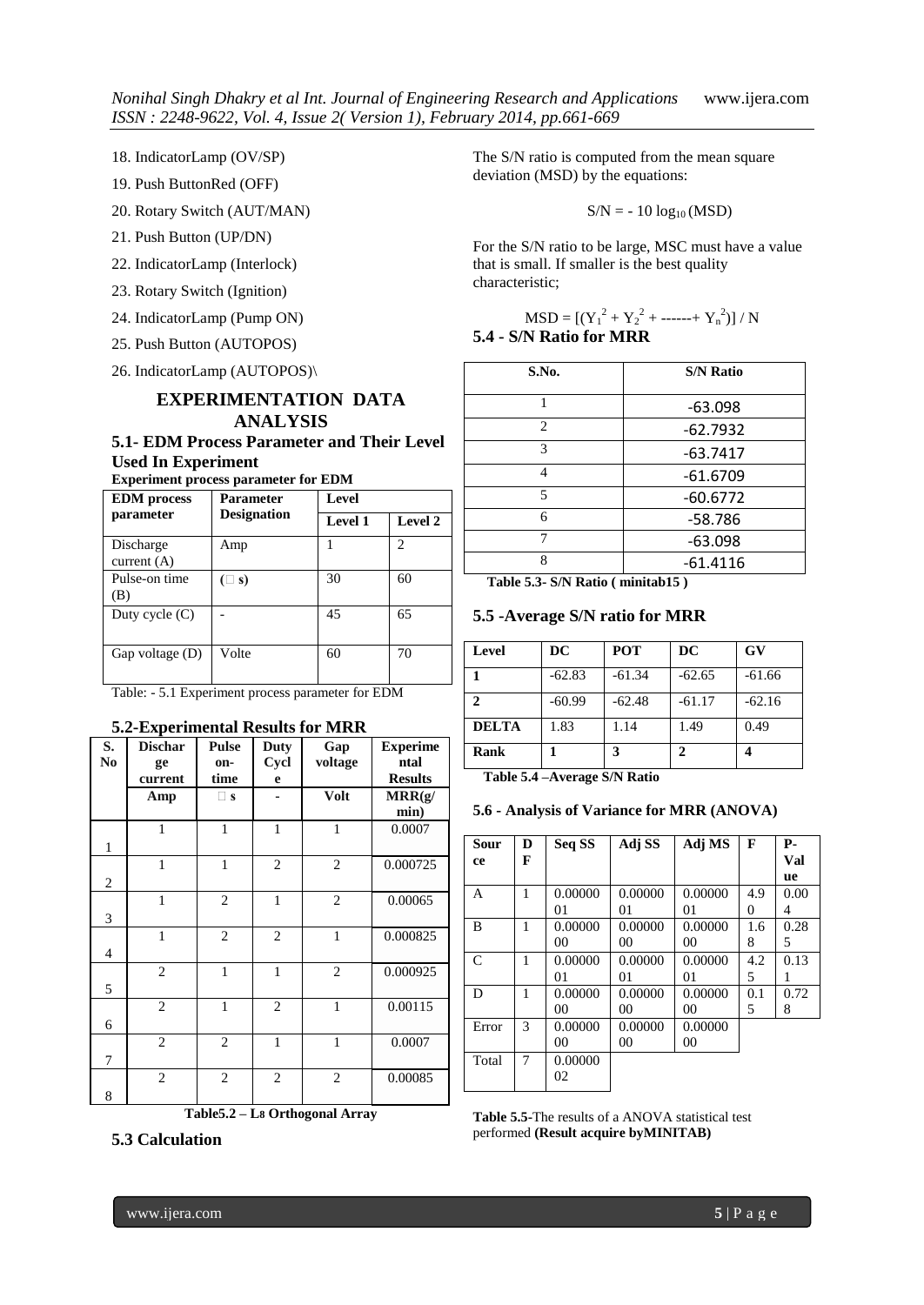The results are analyzed by using ANOVA in MINITAB16 software. The analysis of variance at 99% confidence level is given by F test in table 5.3.

The principle of F test is that larger the value of F of parameter more is the significance of parameter on the MRR. ANOVA table shows that "A" has the highest



Graph 5.1 – Mean effects Plote of S/N ratio

#### **RESULT& CONCLUSION**

## **1 To conduct experiments in Electrodischarge machining process using Taguchi method.**

In this experiment we use the four factor two level tachugi experimental method in which with the help of minitab-15 we equate the eight combination of varies parameter (Discharge current Pulse on-time, Duty Cycle Gap voltage) and consist the machining process to find out the martial removing rate of tungsten carbide tool material.



Graph 6.1 – Experimental result of machining operation

## **2- To perform statistical analysis using S/N and ANOVA technique.**

Average S/N ratio shows that Discharge current" has the highest rank (rank= 1.83). It means Discharge current is the most significant factor for MRR and "Duty Cycle" with rank= 1.49 is second most important factor. From table it is clear that "Pulse ontime (rank-1.14)&Gap voltage (rank-0.49)" has least effect on MRR.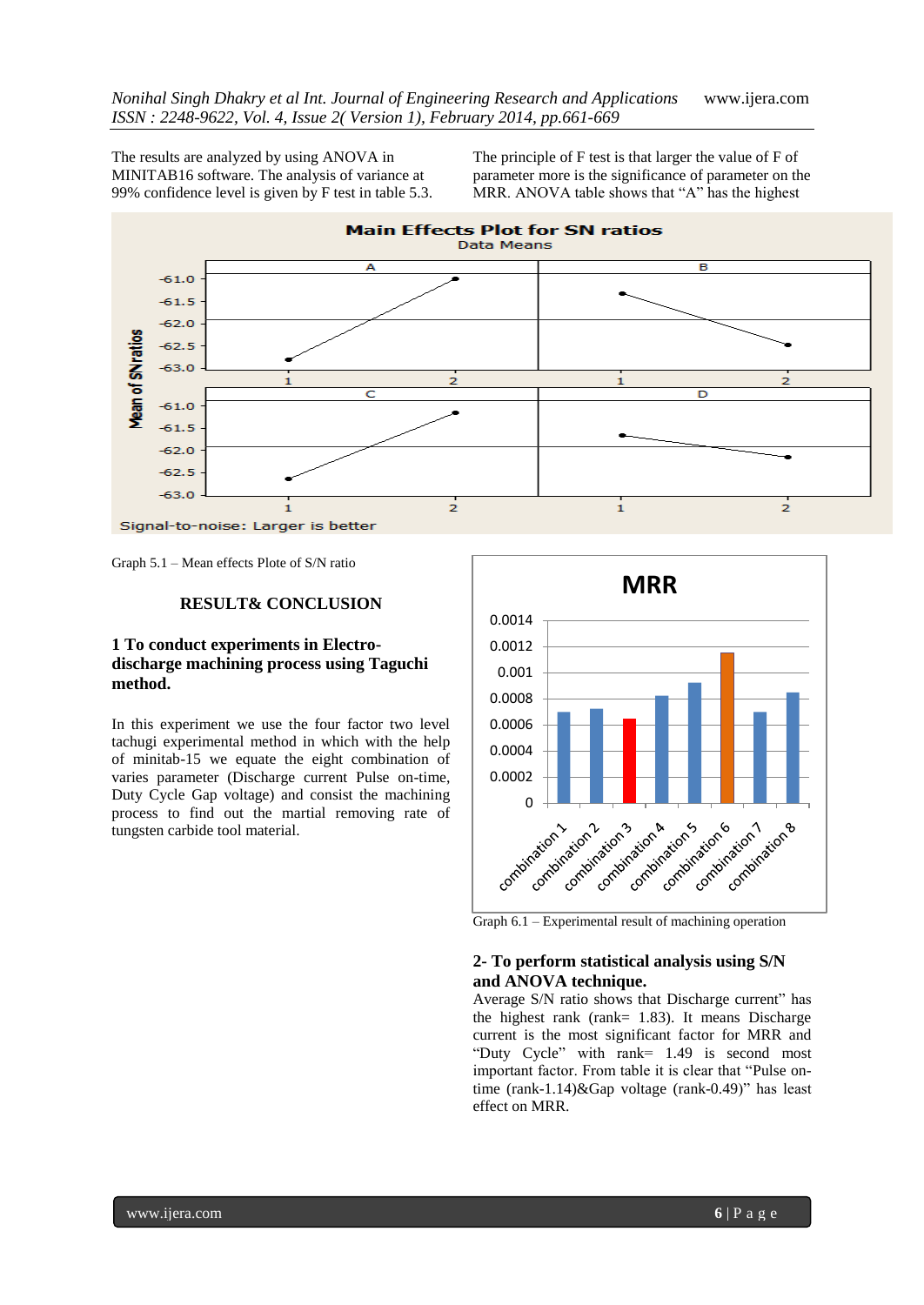

Graph 6.2- Average S/N ratio result

Similar ANOVA table shows that "Discharge current  $(A)$ " has the highest value ( $F = 4.90$ ). It means Discharge current is the most significant factor for MRR and "Duty Cycle  $(C)$ " with  $F = 4.25$  is second most important factor. From table it is clear that "Pulse on-time (B) &Gap voltage (D)" has least effect on MRR.



Graph -6.3 ANOVA Result

# **3 - To determine the optimum machining parameters using evolutionary algorithms.**

As seen in graph the combination number 6[Discharge current (2) Pulse on-time (1), Duty Cycle (2), Gap voltage (1)] have maximum material removing rate 0.00115 g/min. and combination number 3 have minimum MRR result 0.00065 g/min. its mean the MRR can be **increase up to 0.0005 g/min**by using best combination.



Graph 6.4 – Comparison of maximum and minimum MRR rate combination

**4-To determine the effect of machining parameters on electro - discharge machining result.**

**4.1– Effect of current on machining**





# **4.2 Effect of Duty cycle on machining**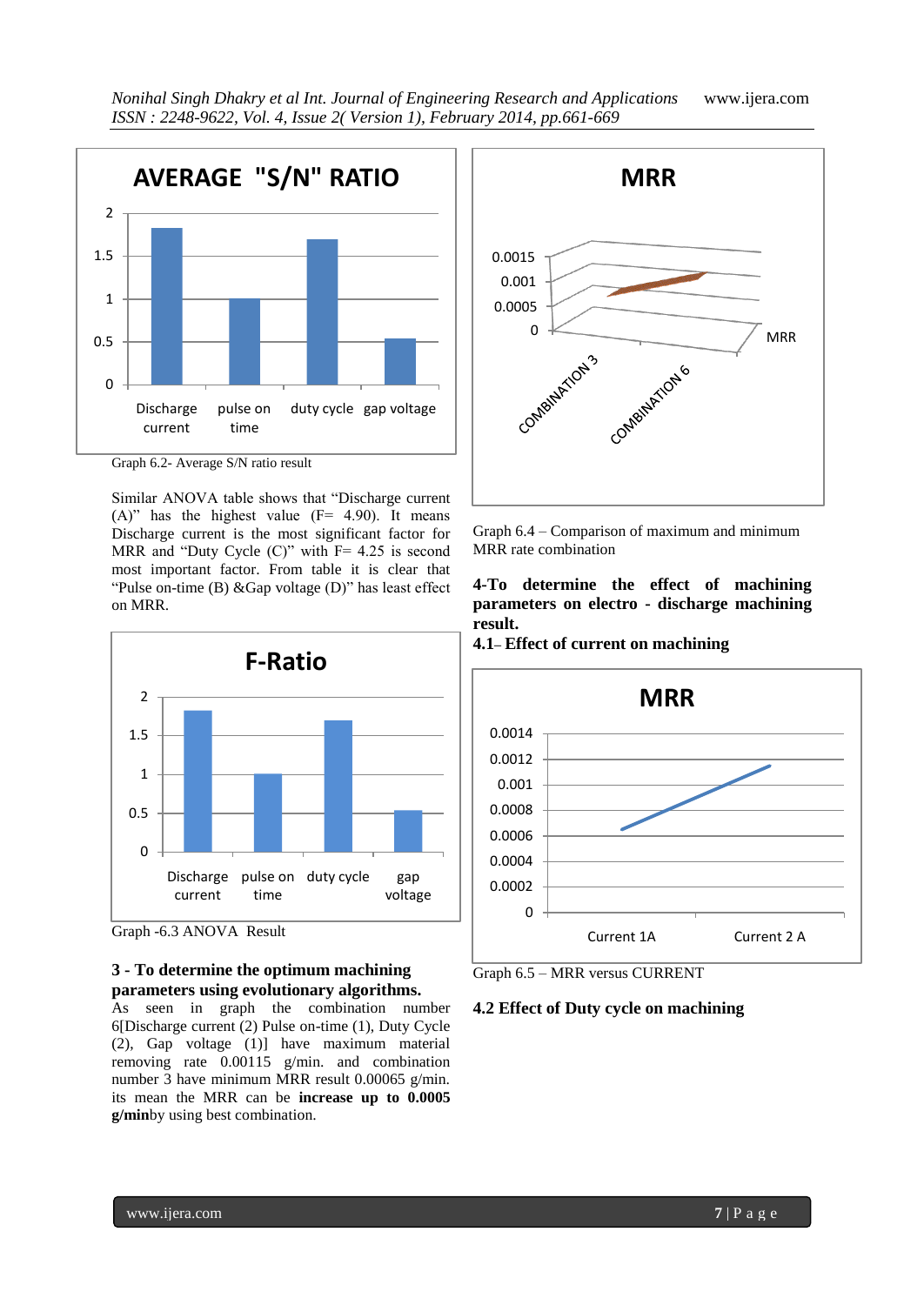

Graph 6.6 –– MRR versus Duty Cycle

#### **REFERENCES**

- [1] A review on the conventional and micro-electro discharge machining of tungsten carbide M.P. Jahana,n, M.Rahman b, Y.S.WongbInternational Journal of Machine Tools & Manufacture 51 (2011) 837–858
- [2] Phillip Koshy, V.K. Jain, and G.K.Lal, experimental investigations into electrical discharge machining with a rotating disk electrode, January**1993**, Vol 15 no 1.
- [3] VineetSrivastava, Pulak M. Pandey, Effect of process parameters on the performance of EDM process with ultrasonic assisted cryogenically cooled electrode, Journal of Manufacturing Process 14(**2012**) 393-402.
- [4] NorlianaMohd Abbas, NoriahYusoff, RohidatunMahmod@Wahab, International Symposium on Robotics and Intelligent Sensors **2012**(IRIS2012)
- [5] D.Y. Yang, F.G. Cao, J.Y. Liu, L.G. Yang, K.Zhang, Y.F. Zhu, The Seventheenth CIRP Conference on Electro Physical and Chemical Machining( ISEM), Procedia CIRP 6 (**2013**) 193- 199.
- [6] NorlianaMohdabbas, Darius G. Solomon, Md. FuadBahari, A review on current research trends in electrical discharge machining (EDM), International journal of Machine Tools& Manufacture 47(**2007**) 1214-1228.
- [7] K.H. Ho, S.T. Newman, State of the art electrical discharge machining (EDM),International Journal of Machine Tools & Manufacture 43(**2003**) 1287- 1300.
- [8] M.P. Jahan, M.Rahman, Y.S. Wong, A review on the conventional and micro- electro discharge machining of tungsten carbide, International Journal of Machine Tools& Manufacture 51( **2011**) 837-858.
- [9] Hung Sung Liu, BiingHwa Yan, Chien Liang Chen, Fuang Yuan Huang, Application of micro- EDM combined with high- frequency dither grinding to micro- hole machining, International Journal of Machine Tools & Manufacture 46(**2006**) 80-87.
- [10] E. Ferraris, D. Reynaerts, B. Lauwers, Micro-EDM process investigation and comparision

performance of Al3 O2 and ZrO2 based ceramic composites, CIRP Annals- Manufacturing Technology 60( **2011**) 235-238.

- [11] AhmetHascalik, UlasCaydas, Electrical discharge machining of titanimum alloy ( Ti-6AI-4V), Applied Surface Science 253 (**2007**) 9007- 9016.
- [12] D.T. Pham, S.S. Dimov, S. Bigot, A. Ivanov, K.Popov, Micro EDM recents developments and research issues, Journal of Materials Processing Technology 149(**2004**) 50-57.
- [13] Y.S. Liao, J.T. Huang, Y.H. Chen, A study to achieve a fine surface finish in Wire-EDM, journal of Materials Processing Technology 149(**2004**) 165-171.
- [14] K.P. Rajurkar and W.M. Wang, A new model reference adaptive control of EDM, Annals of the CIRP Vol. 38/1/1989
- [15] Pandit, S. M., Rajurkar, K. P., 1981. Analysis of electrical discharge machining of cemented carbides, Annals of the CIRP, 30, PP. 111-116.
- [16] Pandey, P. C., Jilani, S. T., 1987. Electrical machining characteristic of cemented carbides, Wear, 116, PP. 77-88
- [17] Lee, S. H., Li, X. P., 2001. Study of the effect of machining parameters on the machining characteristics in electrical discharge machining of tungsten carbide, J. Mater. Process Technol., 115, PP. 344-358.
- [18] Puertas, I., Luis, C. J., Álvarez, L., 2004. Analysis of the influence of EDM parameters on surface quality, MRR and EW of WC-Co, J. Mater. Process Technol., 153-154, PP. 1026-1032.
- [19] Mahdavinejad, R. A., Mahdavinejad, A., 2005. ED machining of WC-Co, J. Mater. Process Technol., 162-163, PP. 637-643
- [20] Lin, Y. C., Chen, Y. F., Lin, C. T., Tzeng, H. Y., 2008. Electrical discharge machining (EDM) characteristics associated with electrical discharge energy on machining of cemented tungsten carbide, Materials and Manufacturing processes, 23, PP. 391-399.
- [21] Jahan, M. P., Wong, Y. S., Rahman, M., 2009. A study on the fine-finish die-sinking micro-EDM of tungsten carbide using different electrode materials, J. Mater. Process Technol., 209, PP. 3956-3967.
- [22] Liu, N. M., Chiang, K. T., Horng, J. T., Chen, C. C., 2010. Modeling and analysis of the edge disintegration in the EDM drilling cobalt-bonded tungsten carbide, Int. J. Adv. Manuf. Technol., 51, PP. 587-598.Puertas, I., Luis, C. J., 2012. Optimization of EDM conditions in the manufacturing process of B4C and WC-Co conductive ceramics, Int. J. Adv. Manuf. Technol., 59 (5-8), PP. 575-582.
- [23] [38] A.M. Gadalla, W. Tsai, Electrical discharge machining of tungsten carbide– cobalt composites, Journal of American Ceramic Society 72 (1989) 1396–1401.
- [24] [39] A.M. Gadalla, W. Tsai, Machining of WC–Co composites, Materials and Manufacturing Processes 4 (1989) 411–423.
- [25] [40] M.A. Lajis, H.C.D.M. Radzi, A.K.M.N. Amin, The implementation of Taguchi method on EDM process of tungsten carbide, European Journal of Scientific Research 26 (2009) 609–617.